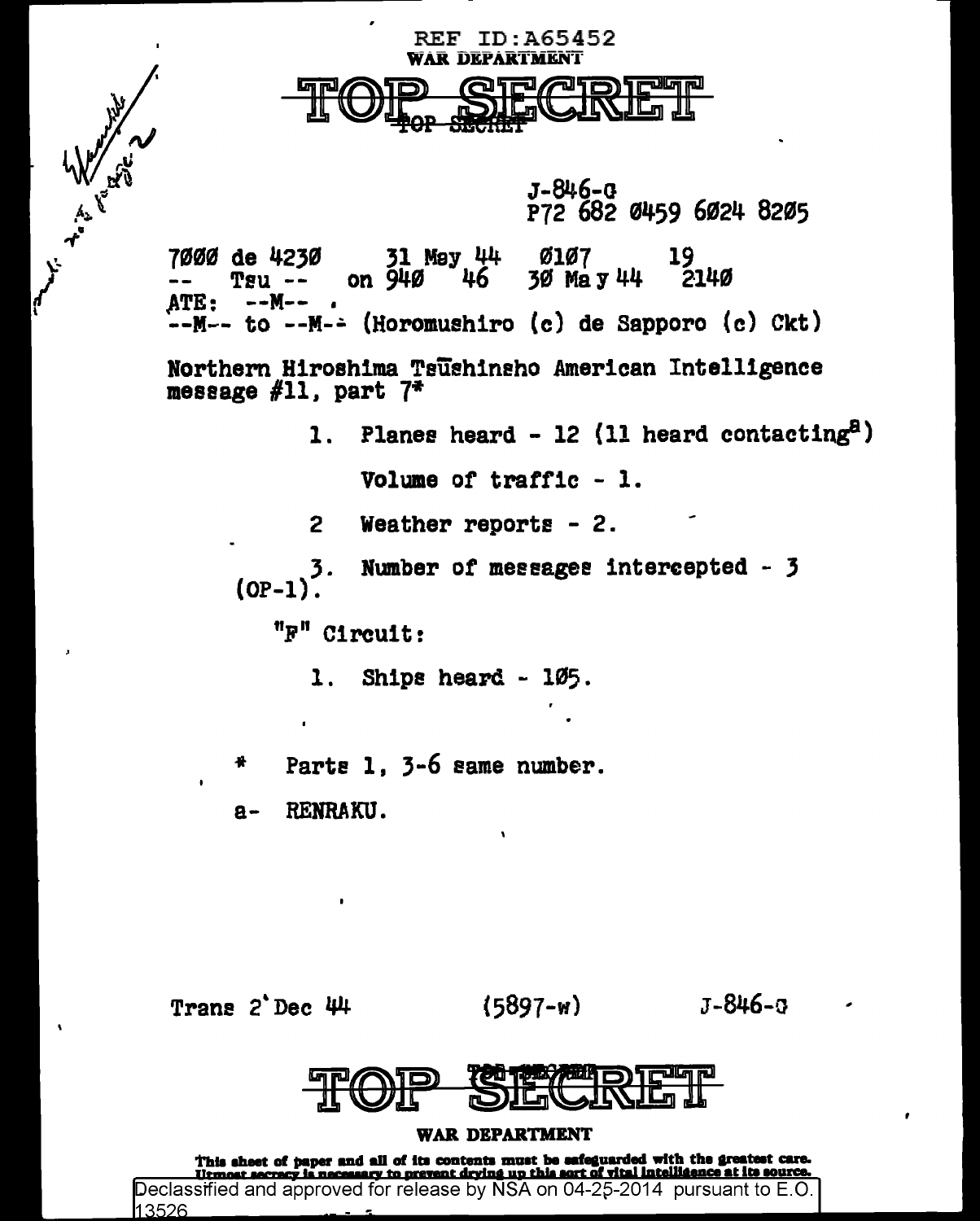wRFFEFREERF85452

-626 4142 A P74 906 1439 7539 0614

17 Jun 44 2148 19 3060 de 7000 17 Jun 44 2000  $Tsu$  --Cn 522 39 ATE: --M--**EROMUSHIRO** (c) to MATSUWA (c) SAKI STAFF SPECIAL INTELLIGENCE Message #36, Part 1\*. 1400 Repeat wire: Number of army planes heard -A 2  $1.$  $8<sub>5</sub>$ 

> 1700 to 1400 Time of activity:

Number of navy planes heard:  $A<sub>3</sub>$  $2.$ Time of activity: 1700 to 1041.

same number. \*Fart 3

Trans:

30 Nov 44 (5897-a)

J 4142 A



 $\frac{1}{2}$ 

#### WAR DEPARTMENT

This sheet of paper and all of its contents must be safeguarded with the greatest care.<br>Utmost secrecy is necessary to prevent drying up this sort of vital intelligence at its source.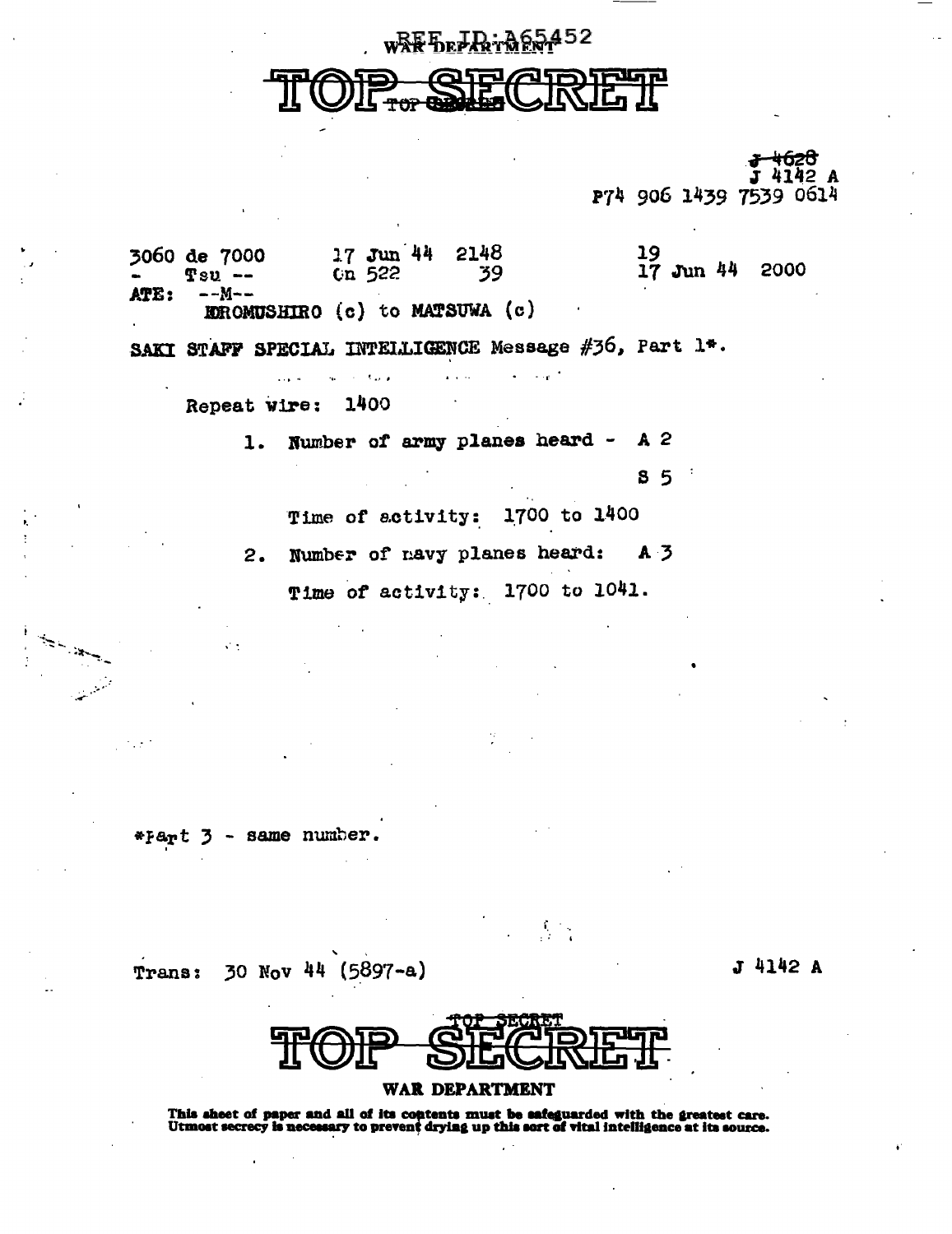WARE FREED AFRICATIONS

**TOP SECRET** 

J-8164 B Q27 85131 6470 0021

5760 <1e 7190 · *!* 14 Dec . 44 1842 2 Tau 4104 Ate: 1248 Tena Special Urgent On 276 48 SARE Pingrang (c) to Tokyo (c) 14 Dec 44 1530 KAGAYAKI Staff  $#2$  Message 16, Part 2

It is -------- (Air Move Code<sup>8</sup>) --2G--<sup>b</sup> the 13th (check 13th) is number s1xty (check 60). SOERABAY (is to pass this  $on^C$ ) to MAIANG.

> Addressee: Central.Special Intelligence "I" Special Intelligenae-MAIAHG Agency

a - English letters.<br>b - Could be "the week from the 13th."<br>c - Not in text. - Not in text.

Trens. 18-Bocch (C) SECRETT (J-8164 B)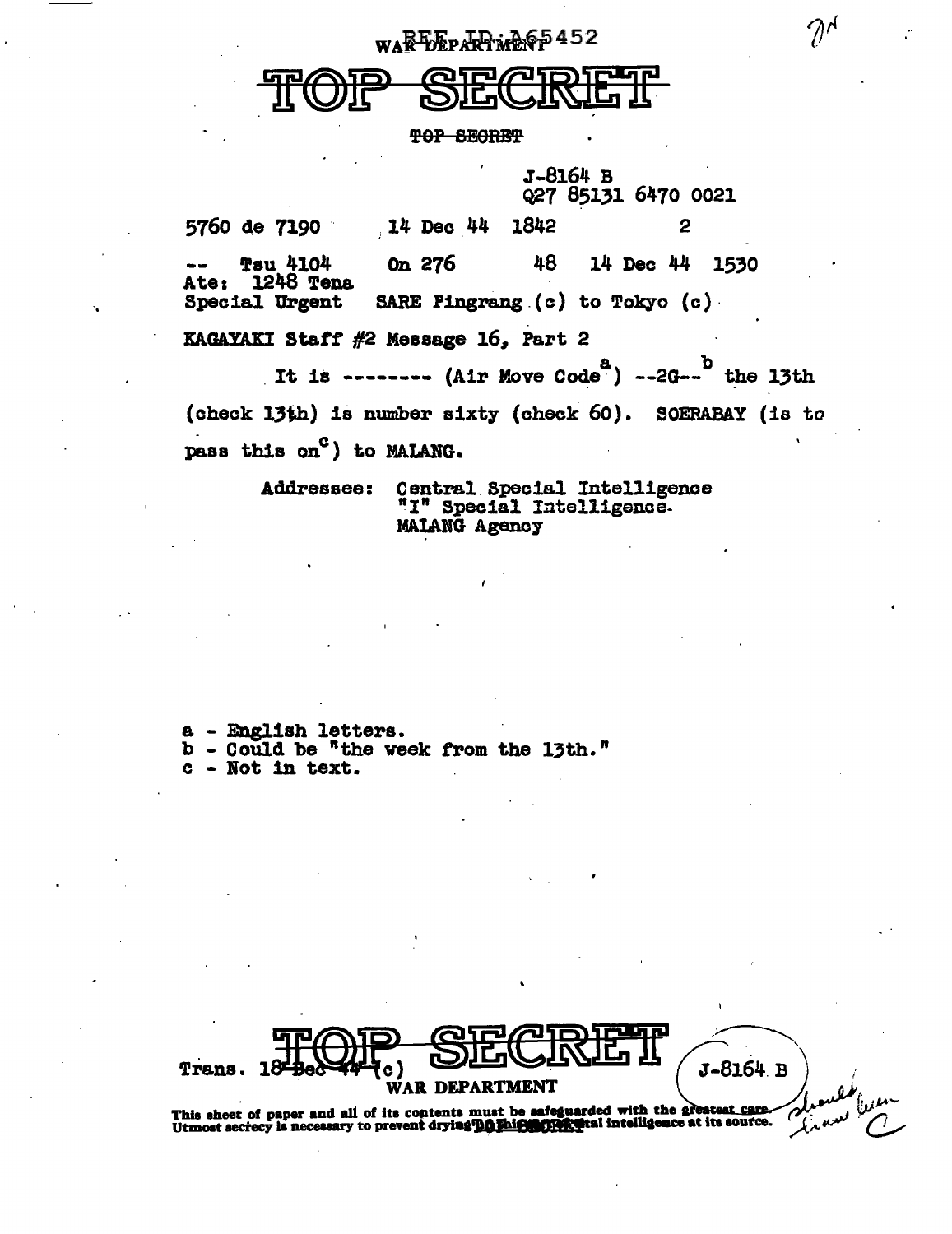## WARE EP FR MAP 5452

TOP SECRET

J 5250 B 925 01284 0886 5529 1284 07160 de 05999 6 Dec 44 0118  $\mathbf{P}$ Tsu 0403 **On -211** 50  $-5$  Dec  $44$  2400  $\cdot$ ATE:  $-155$  Tena

SPECIAL URGENT Pinrang (c) to Manila (c)

KAGAYAKI Staff 2 Message #981, Part 2.

The fact that we --1G-- 2 weather report messages from LEYTE to ANGAUR is unusual, and should be noted.

(2.) A total of  $7$  (ck.  $7$ ) units of the 13th (ck. 13) Divisions were detected, and there is still a good deal of activity on MOROTAI.

**Tsu 0404**  $0n - 239$ ATE: . -183 Tena Pinrang (c) to Manila (c)

Trans 7 Dec 44 (3147-1)

5250B Tract C



#### WAR DEPARTMENT

This sheet of paper and all of its contents must be safeguarded with the greatest care.<br>Utmost secrecy is necessary to prevent drying up this sort of vital intelligence at its source.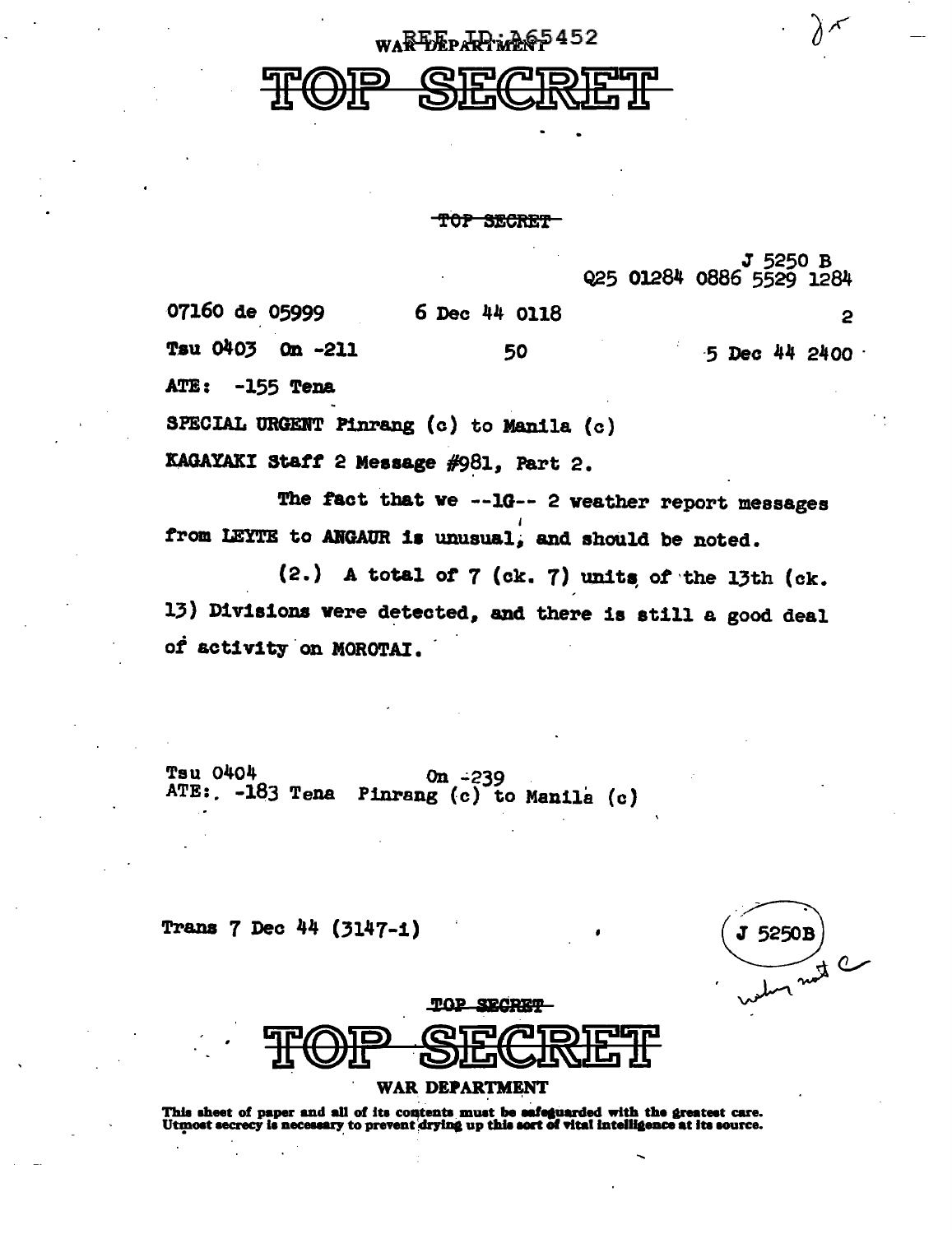## WAR BEFART REAG5452

TOP BECRET

C-390 D<br>P69 0265 8369 9186 5751

7 Apr 44 1832 4271 de 4230 7 Apr 44 1700 Tsu – on  $369$ 37 Ate: Tena 962 Kamisikuka (c) to Horomushiro (c)

KARAFUTO TSUSHINSHO AMERICAN IMTELLIGENCE Message #75, Part 4.

Sending  $-14$  (4)

Receiving  $-2$  (1; 1 heard by sending).

2. Weather reports - 12.

3. Number of messages, intereepted - 24

 $($ plain text - 1).

 $Tsu - on 186$ 

Ate: 824 Tena (Sapporo (c) de Sikuka (c) ckt.)

 $*$  - Parts 1-3, 5 same number. Part  $7$  F-17113 G.

Trans 23 Dec 44

 $(5897 - t)$ 

 $C-390$  D Carrie



This sheet of paper and all of its contents must be safeguarded with the greatest care.<br>Utmost secrecy is necessary to prevent drying up this sort of vital intelligence at its source.

 $\mathbb{R}^2$ 

Y